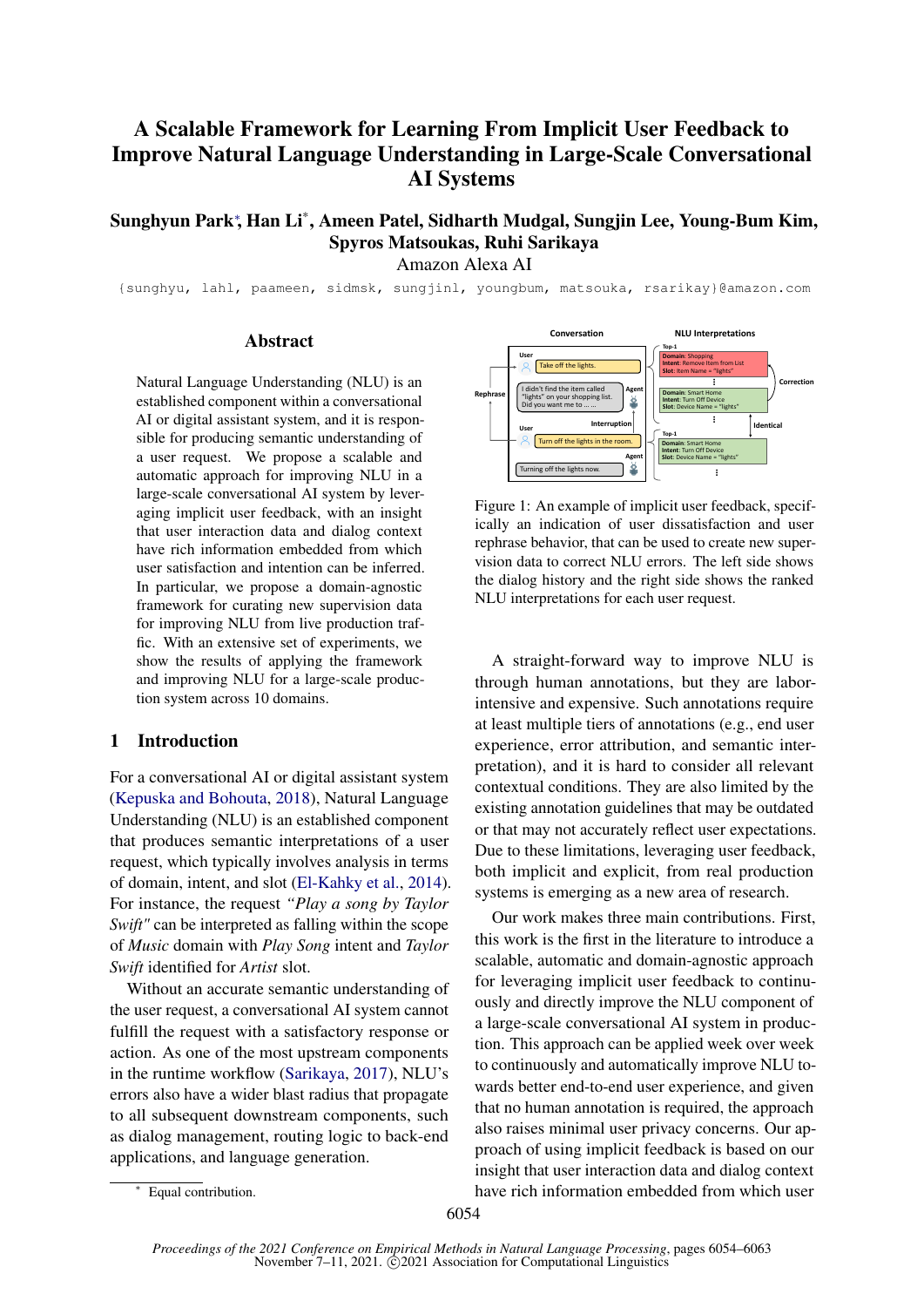satisfaction and intention can be inferred (see Figure [1\)](#page-0-0). Second, we propose a general framework for curating supervision data for improving NLU from live traffic that can be leveraged for various subtasks within NLU (e.g., domain/intent classification, slot tagging, or cross-domain ranking). Last, we show with an extensive set of experiments on live traffic the impact of the proposed framework on improving NLU in the production system across 10 widely used domains.

### 2 Background and Problem Definition

The NLU component typically has three main types of underlying models - domain classifiers, intent classifiers, and slot taggers [\(El-Kahky et al.,](#page-8-1) [2014\)](#page-8-1). The three modeling tasks can be treated independently [\(Gao et al.,](#page-8-2) [2018\)](#page-8-2) or as a joint optimization task [\(Liu and Lane,](#page-9-1) [2016;](#page-9-1) [Hakkani-Tür et al.,](#page-8-3) [2016\)](#page-8-3), and some systems have a model to rank across all domains, intents and slots on a certain unit of semantic interpretation [\(Su et al.,](#page-9-2) [2018\)](#page-9-2).

Leveraging implicit feedback from the users has been widely studied in the context of recommendation systems [\(Hu et al.,](#page-8-4) [2008;](#page-8-4) [He et al.,](#page-8-5) [2016;](#page-8-5) [Liu et al.,](#page-9-3) [2010;](#page-9-3) [Loni et al.,](#page-9-4) [2018;](#page-9-4) [Rendle et al.,](#page-9-5) [2012;](#page-9-5) [He and McAuley,](#page-8-6) [2016;](#page-8-6) [He et al.,](#page-8-5) [2016;](#page-8-5) [Wang et al.,](#page-9-6) [2019\)](#page-9-6) and search engines [\(Joachims,](#page-8-7) [2002;](#page-8-7) [Sugiyama et al.,](#page-9-7) [2004;](#page-9-7) [Shen et al.,](#page-9-8) [2005;](#page-9-8) [Bi](#page-8-8) [et al.,](#page-8-8) [2019\)](#page-8-8). In such systems, common types of implicit user feedback explored include a history of browsing, purchase, click-through behavior, as well as negative feedback. Leveraging implicit feedback in the context of conversational AI systems is relatively unexplored, but it has been applied for rewriting the request text internally within or post the Automatic Speech Recognition (ASR) component [\(Ponnusamy et al.,](#page-9-9) [2019\)](#page-9-9), improving the Natural Language Generation component [\(Zhang](#page-9-10) [et al.,](#page-9-10) [2018\)](#page-9-10), and using user engagement signals for improving the entity labeling task specifically focused on Music domain [\(Muralidharan et al.,](#page-9-11) [2019\)](#page-9-11). We note that compared to explicit feedback [\(Petrushkov et al.,](#page-9-12) [2018;](#page-9-12) [Iyer et al.,](#page-8-9) [2017\)](#page-8-9), using implicit feedback is more scalable and does not introduce friction in user experience. But it comes with a challenge of the feedback being noisy, and leveraging the feedback is more difficult when there is no sufficient data such as for improving tail cases [\(Wang et al.,](#page-9-13) [2021a](#page-9-13)[,b\)](#page-9-14).

In this paper, we specifically focus on two types of implicit user feedback - *dissatisfaction* of experience (to understand what to fix, e.g., users prematurely interrupting a system's response) and *clarification* of intention through rephrase (to understand how to fix, e.g., users clarifying their requests by rephrasing the previous request in simpler terms). In this work, we assume that there are mechanisms already in place to automatically (1) infer user dissatisfaction ( $f_{defect}$  in Section [2.3\)](#page-2-0) and also (2) detect whether a given request is a rephrase of a previous request ( $f_{rephrase}$  in Section [3\)](#page-2-1). There are many ways to build these two mechanisms, either rule-based or model-based. Due to space limitation, we leave more details of the two mechanisms outside the scope of this paper. For completeness and better context to the reader however, we briefly describe various ways to build them, which would be straight-forward to adapt and implement.

#### 2.1 User Dissatisfaction Detection

Unless we specifically solicit users' feedback on satisfaction after an experience, user feedback is mostly implicit. There are many implicit user behavior signals that can help with detecting user dissatisfaction while interacting with a conversational AI system. They include termination (stopping or cancelling a conversation or experience), interruption (barging in while the system is still giving its response), abandonment (leaving a conversation without completing it), error-correcting language (preceding the follow-up turn with "no, ..." or "I said, ..."), negative sentiment language showing frustration, rephrase or request reformulation, and confirmation to execute on an action [\(Beaver and](#page-8-10) [Mueen,](#page-8-10) [2020;](#page-8-10) [Sarikaya,](#page-9-0) [2017\)](#page-9-0).

Although not strictly from the user behavior, there are other signals from the system action and response that are also useful. They include generic error-handling system responses ("I don't know that one."), the templates executed for generating natural language error-handling responses (the song entity is not found for playing music), and the absence of a response [\(Beaver and Mueen,](#page-8-10) [2020;](#page-8-10) [Sarikaya,](#page-9-0) [2017\)](#page-9-0). There are also component-level signals such as latency or low confidence scores for the underlying models within each component such as ASR or NLU.

For more advanced approaches, we can combine the signals from the user behavior and the system together, try to model user interaction patterns, and use additional context from past interaction history beyond immediate turns [\(Jiang et al.,](#page-8-11) [2015;](#page-8-11) [Ultes](#page-9-15)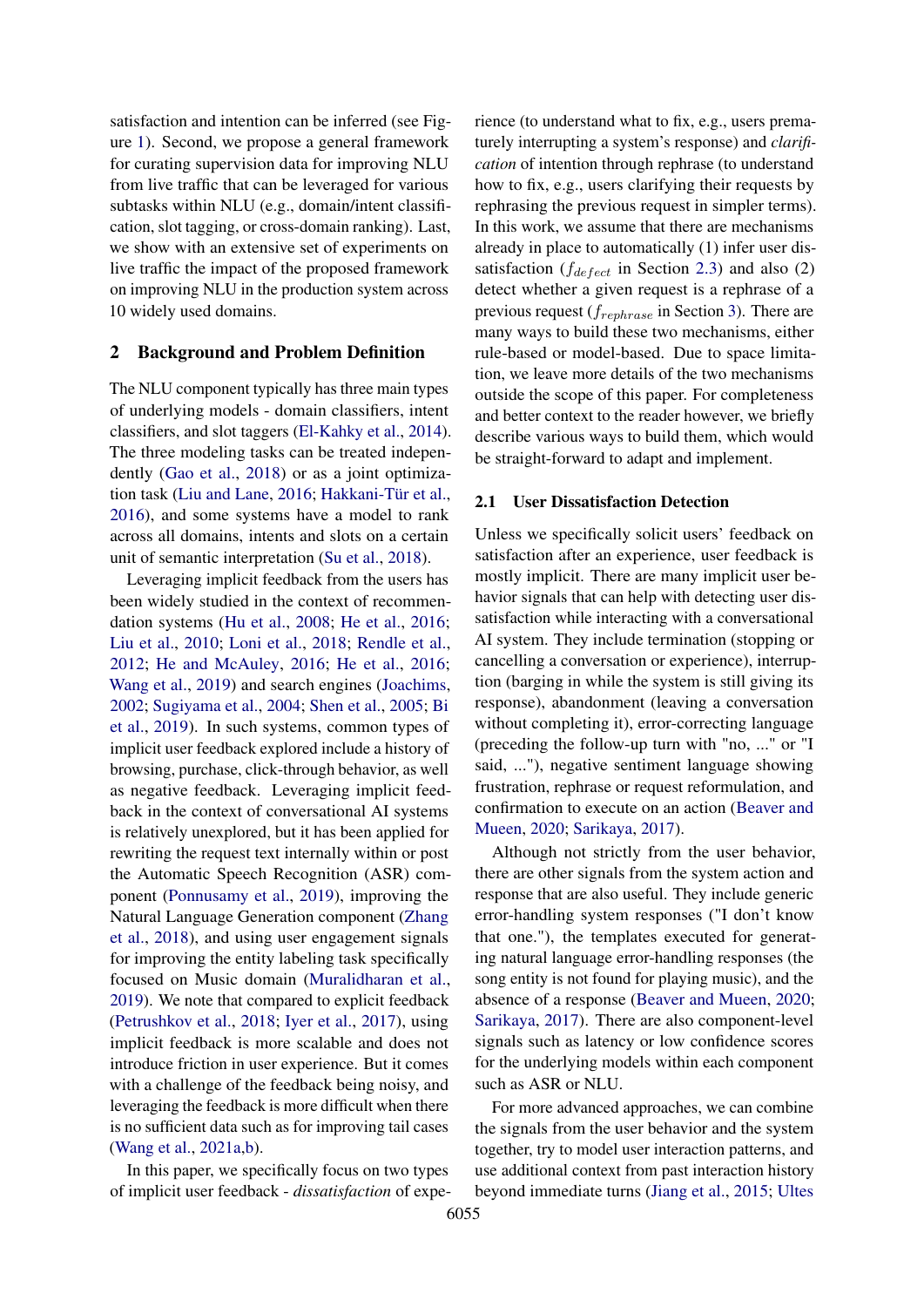[and Minker,](#page-9-15) [2014;](#page-9-15) [Bodigutla et al.,](#page-8-12) [2020\)](#page-8-12). Furthermore, user satisfaction can depend on usage scenarios [\(Kiseleva et al.,](#page-8-13) [2016\)](#page-8-13), and for specific experiences like listening to music, we can adapt related concepts such as dwell time in the search and information retrieval fields to further fine-tune.

### 2.2 User Rephrase Detection

There are many lines of work in the literature that are closely related to this task under the topics of text/sentence semantic similarity detection and paraphrase detection. The approaches generally fall into lexical matching methods [\(Manning and](#page-9-16) [Schutze,](#page-9-16) [1999\)](#page-9-16), leveraging word meaning or concepts with a knowledge base such as WordNet [\(Mihalcea et al.,](#page-9-17) [2006\)](#page-9-17), latent semantic analysis methods [\(Landauer et al.,](#page-8-14) [1998\)](#page-8-14), and those based on word embeddings [\(Camacho-Collados and Pile](#page-8-15)[hvar,](#page-8-15) [2018\)](#page-8-15) and sentence embeddings [\(Reimers and](#page-9-18) [Gurevych,](#page-9-18) [2019\)](#page-9-18). In terms of modeling architecture, Siamese network is common and has been applied with CNN [\(Hu et al.,](#page-8-16) [2014\)](#page-8-16), LSTM [\(Mueller](#page-9-19) [and Thyagarajan,](#page-9-19) [2016\)](#page-9-19), and BERT [\(Reimers and](#page-9-18) [Gurevych,](#page-9-18) [2019\)](#page-9-18). The task is also related to the problems in community question-answering systems for finding semantically similar questions and answers [\(Srba and Bielikova,](#page-9-20) [2016\)](#page-9-20).

### <span id="page-2-0"></span>2.3 Problem Definition

Denote  $\mathcal{T} = (\Sigma, \Pi, N, A)$  to be the space of all user interactions with a conversational AI system with each request or turn  $t_i = (u_i, p_i, c_i, a_i) \in \mathcal{T}$ consisting of four parts:  $u_i \in \Sigma$  is the user request utterance,  $p_i \in \Pi$  is the semantic interpretation for  $u_i$  from NLU,  $c_i \in N$  is the contextual metadata (e.g., whether the device has a screen), and  $a_i \in A$  is the system action or response. Here, we are proposing a general framework that allows a scalable and automatic curation of supervision data to improve NLU, and we keep the unit of the semantic interpretation abstract for generalizability, which can be for one or a combination of NLU subtasks of domain classification, intent classification, and slot tagging. For instance, one possible interpretation unit would be domain-intent-slots tuple, which is what we use in our experiments described in Section [4.](#page-4-0) Although we only focus on NLU in this paper, the approach here can be extended to improve other components in a conversational AI system such as skill routing [\(Li et al.,](#page-8-17) [2021\)](#page-8-17).

We define a *session* of user interaction  $s =$  $\{t_1, t_2, \ldots, t_q\} \subseteq \mathcal{T}$  which is a list of timeconsecutive turns by the same user. Denote  $m_t$  to be the NLU component at timestamp t. We collect the interaction session data  $S_{live}$  =  ${s_1, s_2, \ldots, s_n}$  from live traffic for a certain period of time  $\Delta$  (e.g., one week) starting at time t, from which we curate new supervision data to produce  $m_{t+\Delta}$  with improved performance. Specifically, given a tool  $f_{defect}$  for automatic analysis of user dissatisfaction for each turn, we process  $S_{live}$ to identify all turns that indicate user dissatisfaction,  $t_i \in \mathcal{D}_{defect}$ , which we call a *defective turn* or simply a *defect*. The key challenges then are how to (1) identify *target defects* which are high-confidence defects that can be targeted by NLU (i.e., there is sufficient disambiguation power within NLU that it can learn to produce different results if given specific supervision) and that are likely causing repeated and systematic dissatisfaction of user experience, and (2) find a likely better interpretation for the *target defects* to change system action or response that leads to user satisfaction.

# <span id="page-2-1"></span>3 Solution Framework

The framework involves two deep learning models - *Defect Identification Model (DIM)* for addressing the first challenge of identifying *target defects* and *Defect Correction Model (DCM)* for the second challenge of correcting them by automatically labeling them with a likely better semantic interpretation (see Figure [2\)](#page-3-0). It is straight-forward to apply DIM and DCM on the production traffic log to curate new supervision data for improving NLU.

Data Preparation: We collect the user interaction session data from the production log  $S_{live}$ for an arbitrary period of time (e.g., past one week). Given a user dissatisfaction analysis tool  $f_{defect}$  and a rephrase analysis tool  $f_{rephrase}$ , we tag  $t_j \in s_i$  as a defect if  $f_{defect}$  detects user dissatisfaction for the turn and we tag  $t_j \in s_i$  as a rephrase if there exists  $t_i \in s_i$  where  $j > i$ (i.e., temporally  $t_i$  occurred after  $t_i$ ) and  $f_{renhrase}$ detects  $t_j$  to be a rephrase of  $t_i$ . We then extract each turn in  $S_{live}$  to create turn-level data  $\mathcal{D}_{live} = \{t_j \in s_i \mid s_i \in \mathcal{S}_{live}\}$  with  $t_j$  containing two binary labels of defect  $e_d$  and rephrase  $e_r$ .

### <span id="page-2-2"></span>3.1 Defect Identification Model (DIM)

We define DIM as  $f_{dim}: \mathcal{T} \to \{0, 1\}$ , which takes as input each turn  $t_i \in \mathcal{D}_{live}$  and outputs whether  $t_i$ is a *target defect* or not. It uses the same contextual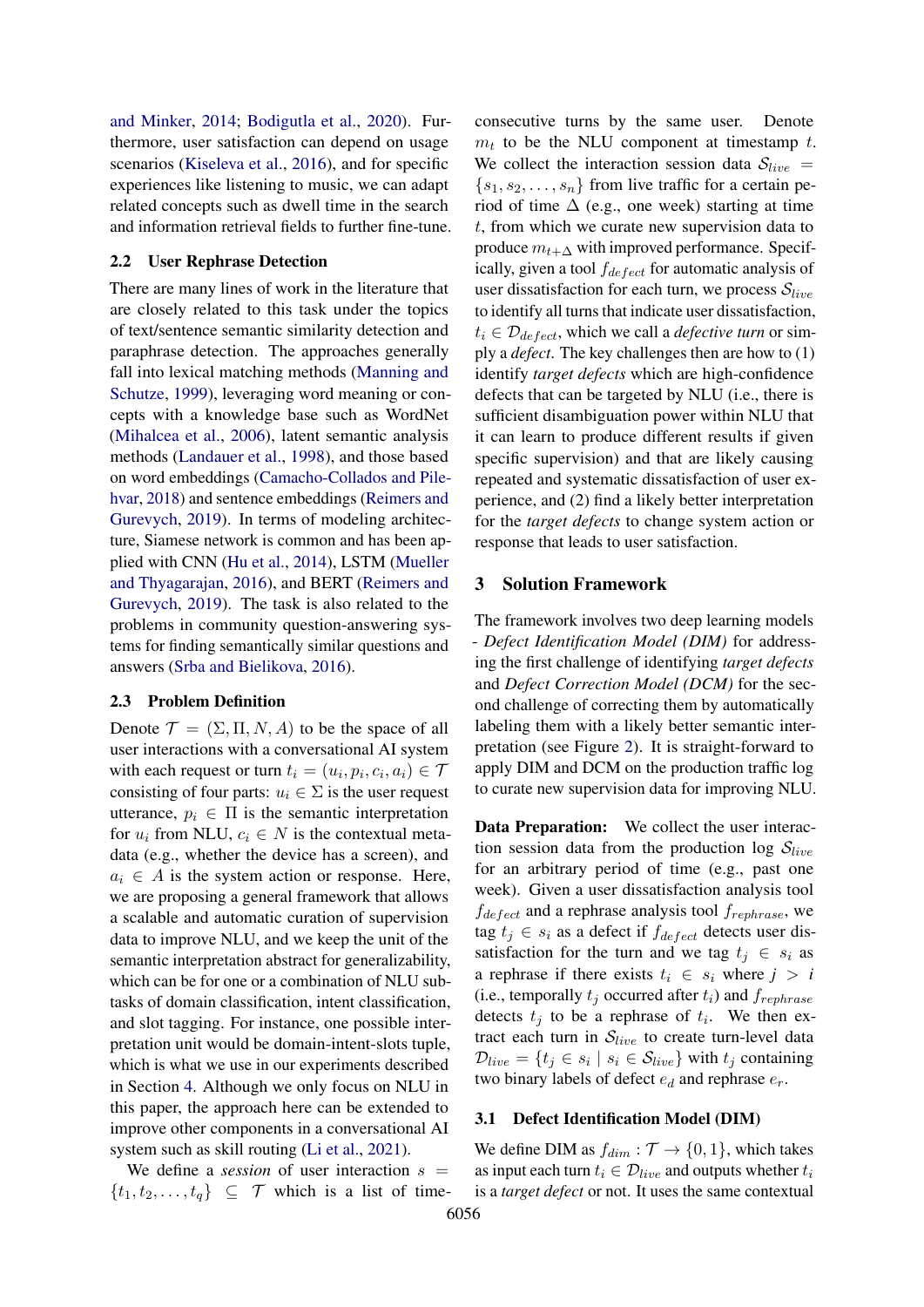<span id="page-3-0"></span>

Figure 2: Our framework for leveraging implicit user feedback to automatically curate supervision data for improving NLU, consisting of *Defect Identification Model (DIM)* and *Defect Correction Model (DCM).*

<span id="page-3-1"></span>

Figure 3: The model architectures for Defect Identification Model (DIM) and Defect Correction Model (DCM). For DIM, the prediction is for target defect probability, and for DCM, it is for correction probability (i.e., whether the alternate domain and intent is a good alternate ground-truth label).

features (and architecture) as the underlying individual NLU model we wish to improve and uses the results of  $f_{defect}$ , or  $e_d$ , as the ground-truth labels for training. This allows us to filter down the defects into those that can be targeted by the NLU model of interest (since the same features could predict the defects, suggesting enough disambiguation capacity). By tuning the probability threshold used for binary model prediction, we can further reduce noise in defects and focus on more highconfidence defects that are repeated and systematic failures impacting the general user population.

Figure [3](#page-3-1) shows an example DIM architecture for a cross-domain interpretation re-ranking model (more detail in [4.1\)](#page-4-1). The model architecture consists of three main modules: *embedding*, *aggregation*, and *classification*. Given each feature  $f_i$  extracted from  $t_i$ , the embedding module  $H_{emb}$  converts  $f_i$  into an embedding. For each sequential or categorical feature  $f_j$ , denoting  $\mathbf{w}_{f_j,t_i}$  as the value of  $f_i$  with m tokens (where  $m=1$  for categorical), we generate  $\mathbf{v}_{f_j,t_i} = H_{emb}(\mathbf{w}_{f_j,t_i}) \in \mathbb{R}^{m \times d_{f_j}}$ with each token converted into the  $d_{f_j}$ -dimensional

<span id="page-3-2"></span>Algorithm 1 DIM threshold determination.

| <b>procedure</b> THRESSEARCH( $f_{dim}$ , $\mathcal{D}_{valid}$ , $\lambda$ , $\epsilon$ )             |
|--------------------------------------------------------------------------------------------------------|
| low, high $\leftarrow$ 0, 1                                                                            |
| <b>while</b> $ \text{low - high}  > \epsilon \text{ do}$                                               |
| $\tau \leftarrow$ (low + high) /2                                                                      |
| $\mathcal{P}_{valid} \leftarrow \{t_i \mid f_{dim}(t_i) > \tau, \forall t_i \in \mathcal{D}_{valid}\}$ |
| $\alpha \leftarrow \text{PREDICTIONACCURACY}(P_{valid})$                                               |
| if $\alpha < \lambda$ then low $\leftarrow \tau$                                                       |
| else high $\leftarrow \tau$                                                                            |
| return $\tau$                                                                                          |

embedding. For each numerical feature, we have  $\mathbf{v}_{f_j,t_i} = \mathbf{w}_{f_j,t_i}$  as each feature is already represented by numeric values. The aggregation module  $H_{agg}$  then converts  $\mathbf{v}_{f_j,t_i}$  of each feature  $f_j$  to an aggregation vector  $\mathbf{u}_{f_j,t_i}$  that summarizes the information of  $\mathbf{v}_{f_j,t_i}$ . Based on the feature type,  $H_{agg}$ applies different aggregation operations. For example, we apply a Bi-LSTM [\(Schuster and Paliwal,](#page-9-21) [1997\)](#page-9-21) to the utterance text embeddings  $\mathbf{v}_{f_1,t_i}$  to capture the word context information. Finally, the classification module  $H_{cls}$  takes as input all aggregation vectors to make a prediction whether  $t_i$  is a target defect or not. Specifically, we first concatenate all aggregation vectors to get a summarization vector  $\mathbf{u}_{t_i} = \bigoplus_{f_j} \mathbf{u}_{f_j,t_i}$ . Then, a two-layer highway network [\(Srivastava et al.,](#page-9-22) [2015\)](#page-9-22) is applied to  $\mathbf{u}_{t_i}$  to make a binary prediction. The model is trained using binary cross-entropy loss.

When developing DIM, we split  $\mathcal{D}_{live}$  into the training set  $\mathcal{D}_{train}$  and the validation set  $\mathcal{D}_{valid}$ with a ratio of 9:1. Once we have DIM trained with  $D_{train}$ , we use  $D_{valid}$  to further tune the prediction probability threshold used to extract target defects from all defects tagged by  $f_{defect}$ . Specifically, for each turn  $t_i \in \mathcal{D}_{defect}$ , we pass it to  $f_{dim}$  to get the confidence score  $o_i = f_{dim}(t_i)$  of being a defect. Then, we generate the target defect set  $\mathcal{D}_{target} = \{t_i \mid o_i > \tau\},$  i.e., we collect all turns satisfying the defect prediction confidence being greater than a threshold  $\tau$ . In order to select the value for  $\tau$ , we perform a binary search on  $\mathcal{D}_{valid}$ as shown in Algorithm [1,](#page-3-2) which takes as inputs two additional parameters  $\lambda$  (to set the minimum prediction accuracy we want) and  $\epsilon$ .

#### <span id="page-3-3"></span>3.2 Defect Correction Model (DCM)

We define DCM as  $f_{dcm}: \mathcal{T} \times \Pi \rightarrow \{0, 1\}$ , which takes as input a pair  $(t_i, p_j)$  with  $t_i \in \mathcal{D}_{live}$  and  $p_i \in \Pi$  to make a prediction whether  $p_i$  is a proper semantic interpretation for  $t_i$ . As the space of the semantic interpretation  $\Pi$  is too large, we can make the process more efficient by restricting to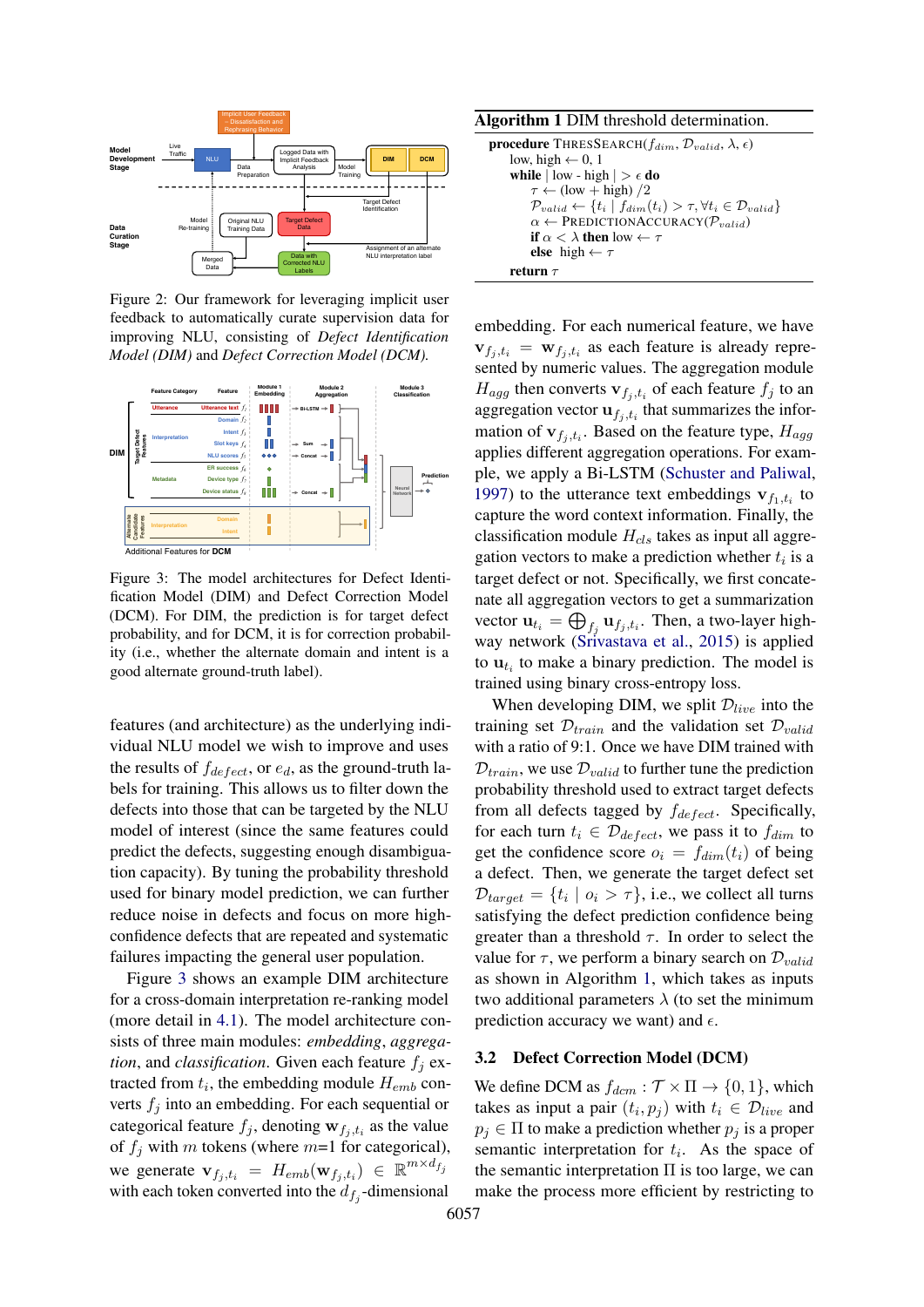find a better interpretation in the  $k$ -best predictions  $P_i^k \subseteq \Pi$  (i.e., k interpretations with the highest prediction confidence) by the NLU model of interest. Note that it is not difficult to force more diversity into the  $k$ -best predictions by only allowing top predictions from each domain or intent. For training, we leverage rephrase information from the logged data to automatically assign a corrected semantic interpretation as the new ground-truth label for the defects, with the following assumption: Given a pair of turns  $t_i$  and  $t_j$ , if (a) the utterance of  $t_j$ rephrases the utterance of  $t_i$  in the same session and (b)  $t_i$  is non-defective, then the semantic interpretation of  $t_i$  is also the correct interpretation for  $t_i$ .

Following the example DIM architecture for the cross-domain interpretation re-ranking model in Figure [3,](#page-3-1) the DCM architecture extends that of DIM with the main difference that we can generate other features based on domain, intent and slot information from  $p_i$ . To obtain the training data, we first examine all turns in  $\mathcal{D}_{live}$  to generate the high value set  $\mathcal{D}_h \subseteq \mathcal{T} \times \mathcal{T}$ . Each instance  $(t_i, r_i) \in \mathcal{D}_h$  is a pair of turns satisfying (a)  $t_i \in \mathcal{D}_{live}$  is a defect and (b)  $r_i \in \mathcal{D}_{live}$  is a non-defective rephrase of  $t_i$  in the same session (defects and rephrases are described in Section [2.3](#page-2-0) and Section [3:](#page-2-1)Data Preparation). We then generate the training data  $\mathcal{D}_{train}$  using the high value set  $\mathcal{D}_h$ . Specifically, for each pair  $(t_i, r_i) \in \mathcal{D}_h$ , we generate  $k$  training instances as follows. First, we get the k-best interpretations  $P_{r_i}^k$  of  $r_i$ . Then, we pair  $t_i$  with each candidate  $p_j \in P_{r_i}^k$  to get a list of tuples  $(t_i, p_1), (t_i, p_2), \ldots, (t_i, p_k)$ . Next, we expand each tuple  $(t_i, p_j)$  by assigning a label c indicating whether  $p_i$  can be a proper interpretation for  $t_i$ . Denote  $p^* \in P_{r_i}^k$  as the correct interpretation for  $r_i$ , assumed since it is executed without a defect (note that the top-1 interpretation is not necessarily the executed and correct one, although it is most of the time). We generate one positive instance  $(t_i, p^*, c = 1)$ , and  $k - 1$  negative instances  $\{(t_i, p_j, c = 0) \mid p_j \in P_{r_i}^k \land p_j \neq p^*)\}.$  Only using the  $k$ -best interpretations from  $r_i$  to generate  $\mathcal{D}_{train}$  may not be sufficient, as in practice the value  $k$  is small and many interpretations observed in real traffic does not appear in the training data. To make the model generalize better, we augment the training data by injecting random noise. For each pair  $(t_i, r_i) \in \mathcal{D}_h$ , in addition to the  $k-1$ generated negative instances, we randomly draw

<span id="page-4-2"></span>

| Domain        | Total | W   | L   | т     | O        | $\Delta_1$ | $\Delta_2(\%)$ |
|---------------|-------|-----|-----|-------|----------|------------|----------------|
| $Overall*$    | 2.000 | 367 | 196 | 1,412 | -25      | 171        | 8.5            |
| Knowledge*    | 200   | 77  | 25  | 98    | 0        | 52         | 26.0           |
| MyTasks*      | 200   | 82  | 36  | 73    | 9        | 46         | 23.0           |
| Multimedia-2* | 200   | 59  | 39  | 100   | 2        | 20         | 10.0           |
| $Help*$       | 200   | 42  | 22  | 134   | 2        | 20         | 10.0           |
| Multimedia-3* | 200   | 34  | 19  | 146   | 1        | 15         | 7.5            |
| ChitChat      | 200   | 29  | 22  | 149   | $\theta$ | 7          | 3.5            |
| DeviceControl | 200   | 8   | 4   | 187   | 1        | 4          | 2.0            |
| SmartHome     | 200   | 14  | 10  | 172   | 4        | 4          | 2.0            |
| Shopping      | 200   | 9   | 7   | 183   | 1        | 2          | 1.0            |
| Multimedia-1  | 200   | 13  | 12  | 170   | 5        | 1          | 0.5            |
|               |       |     |     |       |          |            |                |

Table 1: Overall side-by-side win-loss evaluation results across 10 domains, comparing the top interpretation prediction between the baseline NLU and the updated NLU improved with our framework. "W," "L," "T" and "O" represent "Win," "Loss," "Tie" and "Others" respectively. A win means that the updated NLU produced a better top interpretation than the baseline (\* denotes statistical significance at p<.05).

q interpretations  $P^q_{noise} = \{p^n_1, p^n_2, \dots, p^n_q\} \subseteq \Pi$ that are not in  $P_{r_i}^k$ , and we generate q new negative instances  $\{(t_i, p_j^n, c=0) \mid p_j^n \in P_{noise}^q\}$ . In short, DCM's role is to find the most promising alternate interpretation in  $t_i$ 's k-best interpretation list given that  $t_i$  is a defect.

New Supervision Data Curation: Once we have  $f_{dcm}$  trained, the last step of the framework is to curate new supervision data by applying  $f_{dcm}$  to each turn  $t_i \in \mathcal{D}_{target}$  identified by  $f_{dim}$  and automatically assigning a better semantic interpretation for correction. Specifically, we pair each turn  $t_i \in \mathcal{D}_{target}$  with every interpretation candidate  $p_j \in P_i^k$  as the input to  $f_{dem}$ . The interpretation with the highest score  $p^* = \arg \max_{p_j \in P_i^k} f_{dom}(t_i, p_j)$  is used as the corrected interpretation for  $t_i$ .

#### <span id="page-4-0"></span>4 Experiment Results and Discussion

#### <span id="page-4-1"></span>4.1 Experiment Methodology

Dataset and Experiment Settings: Given a baseline NLU in production,  $m_{base}$ , which produces a ranked list of interpretations with each interpretation comprising domain-intent-slots tuple, we inject a re-ranking subtask at the very last layer of the NLU workflow to build an improved NLU,  $m_{new}$ . We call the subtask re-ranking because it takes in an already ranked list (i.e., the output of  $m_{base}$ ) and makes a final adjustment. We leverage the new supervision data obtained through our framework to train the re-ranking model for improv-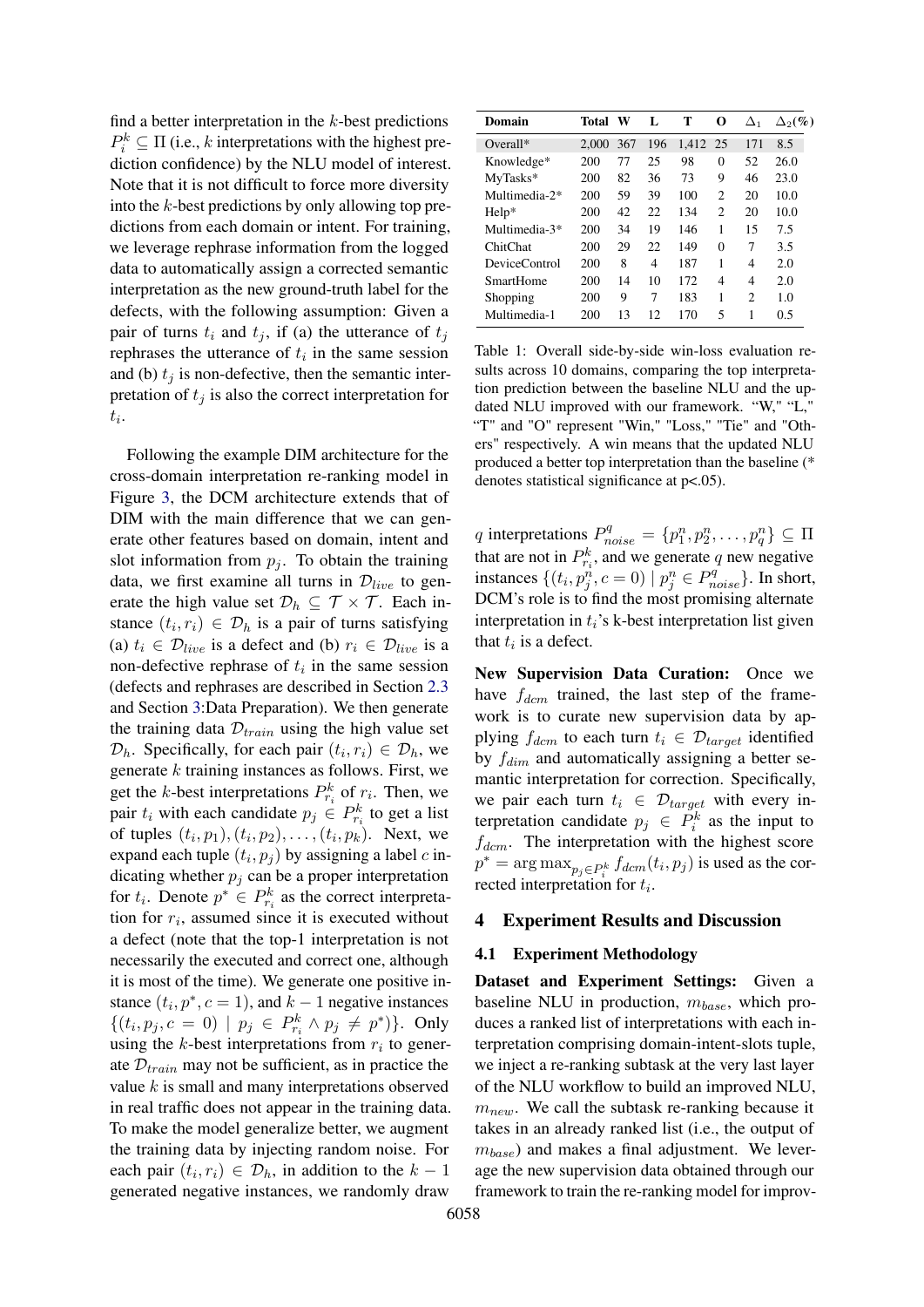<span id="page-5-2"></span>

| Domain         | <b>ASR Error</b> |            |            | <b>NLU Error</b> |            | <b>Bad Response</b> | <b>Others</b> |            | NLU        | Domain               | Total | W   | L        | Т   | U   | $\Delta_1$ | $\Delta_2(\%)$ |
|----------------|------------------|------------|------------|------------------|------------|---------------------|---------------|------------|------------|----------------------|-------|-----|----------|-----|-----|------------|----------------|
|                | <b>DEF</b>       | <b>DIM</b> | <b>DEF</b> | <b>DIM</b>       | <b>DEF</b> | DIM                 | <b>DEF</b>    | <b>DIM</b> | Error<br>Δ | Overall*             | 1.000 | 399 | 77       | 365 | 159 | 322        | 32.2           |
|                |                  |            |            |                  |            |                     |               |            |            | Multimedia-2*        | 100   | 82  | 3        | 12  | 3   | 79         | 79.0           |
| Overall*       | 29.8             | 29.        | 14.3       | 39.0             | 24.8       | 11.3                | 31.1          | 20.6       | 24.7       | Multimedia-3*        | 100   | 61  | $\Omega$ | 31  | 8   | 61         | 61.0           |
| SmartHome*     | 29.0             | 22.0       | 0.0        | 34.0             | 47.0       | 13.0                | 24.0          | 31.0       | 34.0       |                      |       |     |          |     |     |            |                |
| DeviceControl* | 13.0             | 36.0       | 7.0        | 41.0             | 20.0       | 12.0                | 60.0          | 11.0       | 34.0       | Knowledge*           | 100   | 56  |          | 23  | 14  | 49         | 49.0           |
| Multimedia-3*  | 41.0             | 30.0       | 21.0       | 52.0             | 20.0       | 10.0                | 18.0          | 8.0        | 31.0       | Multimedia-1*        | 100   | 40  | 3        | 48  | 9   | 37         | 37.0           |
| Knowledge*     | 36.0             | 23.0       | 16.0       | 45.0             | 13.0       | 5.0                 | 35.0          | 27.0       | 29.0       | MyTasks*             | 100   | 41  | 9        | 26  | 24  | 32         | 32.0           |
| Multimedia-1*  | 37.0             | 34.0       | 6.0        | 33.0             | 38.0       | 20.0                | 19.0          | 13.0       | 27.0       | ChitChat*            | 100   | 34  | 12       | 46  | 8   | 22         | 22.0           |
| MvTasks*       | 24.0             | 46.0       | 16.0       | 42.0             | 6.0        | 3.0                 | 54.0          | 9.0        | 26.0       |                      |       |     |          |     |     |            |                |
| ChitChat*      | 32.0             | 13.0       | 3.0        | 29.0             | 7.0        | 15.0                | 58.0          | 43.0       | 26.0       | $Help*$              | 100   | 41  | 20       | 25  | 14  | 21         | 21.0           |
| Multimedia-2*  | 24.0             | 16.0       | 43.0       | 67.0             | 22.0       | 8.0                 | 11.0          | 9.0        | 24.0       | SmartHome*           | 100   | 25  |          | 56  | 12  | 18         | 18.0           |
| Shopping       | 31.0             | 44.0       | 11.0       | 19.0             | 35.0       | 7.0                 | 23.0          | 30.0       | 8.0        | Shopping*            | 100   | 10  | 2        | 53  | 35  | 8          | 8.0            |
| Help           | 31.0             | 27.0       | 20.0       | 28.0             | 40.0       | 20.0                | 9.0           | 25.0       | 8.0        | <b>DeviceControl</b> | 100   | 9   | 14       | 45  | 32  | $-5$       | $-5.0$         |
| (a)            |                  |            |            |                  |            |                     |               |            |            | (b)                  |       |     |          |     |     |            |                |

Table 2: (a) The analysis of DIM through error attribution annotations between the defects in the production traffic vs. the target defects identified by DIM. The numbers are in percentage. (b) The analysis of DCM through win-loss annotations between the top interpretation produced by the baseline NLU and the new interpretation label assigned by DCM. Statistical significance at p<.05 is noted with \*, specifically on the NLU errors in (a).

ing the overall NLU performance. Figure [4](#page-5-0) shows the model architecture of the re-ranker, which is a simple extension of the DIM architecture, and it learns from the new supervision data when to toprank a better interpretation that is not at the top of the list (trained with sigmoid activation functions at the output layer and binary cross-entropy loss). We note here that the specific model architecture is not as important as the new supervision data obtained through our framework that is the key for bringing NLU improvements. This experiment setup is appealing in that it is straightforward and simple, especially in the production setting. First, NLU consists of many domain-specific models that are spread out to multiple teams, making it difficult to coordinate leveraging the new supervision data for improvement across multiple domains. Second, working with the final re-ranking model allows us to improve NLU performance domain-agnostically without needing to know the implementation details of each domain. Third, it is easier to control the influence of the new supervision data since we need to manage only one re-ranking component.

Given sampled and de-identified production traffic data from one time period  $\mathcal{D}_{period1}$ , which have been analyzed by  $f_{defect}$  and  $f_{rephrase}^{-1}$  $f_{rephrase}^{-1}$  $f_{rephrase}^{-1}$ , we first train DIM according to Section [3.1,](#page-2-2) with over 100MM training instances from  $\mathcal{D}_{period1}$  and over 10MM defects identified by  $f_{defect}$ . Then, we extract over 8MM high-value rephrase pairs (a defective turn and non-defective rephrase in the same session) from  $\mathcal{D}_{period1}$  to train DCM according to Section [3.2.](#page-3-3) To train the re-ranker, we randomly sample over 10MM instances  $\mathcal{D}_s \subseteq \mathcal{D}_{period1}$  and over 1MM defects identified by  $f_{defect}$ . We apply

<span id="page-5-0"></span>

Figure 4: The model architecture for the re-ranker, which is a subtask we put at the last layer of the NLU to produce a better ranked list of interpretations.

the trained DIM to the sampled defects  $\mathcal{F}_{def}$  that filters them down from over 1MM defects to over 300K target defects  $\mathcal{F}_{dim}$  that the NLU re-ranker has sufficient features to target and produce different results. Then, all target defects  $\mathcal{F}_{dim}$  are assigned a new ground-truth interpretation label by the trained DCM (note that not all defects have corresponding non-defect rephrases, hence the value of DCM for finding the most promising alternate interpretation from the ranked list), which serve as the new curated supervision for building  $m_{new}$ , while the rest of the non-defective instances keep the top-ranked interpretation as the ground-truth label. In other words, most of the instances in  $\mathcal{D}_s$  are used to replicate the  $m_{base}$  results (a pass-through where the same input ranked list is outputted without any change), except for over 300K (over 3% of the total training data) that are used to revert the ranking and put a better interpretation at the top.

*Overall Side-by-Side Evaluation*: The overall performance between  $m_{base}$  and  $m_{new}$  was compared on another sampled production traffic from non-overlapping time period  $\mathcal{D}_{period2}$  in a shadow evaluation setting, in which the traffic flowing through  $m_{base}$  was duplicated and simultaneously

<span id="page-5-1"></span><sup>&</sup>lt;sup>1</sup>In today's production system,  $f_{defect}$  and  $f_{rephrase}$  show  $F_1$  scores over 0.70.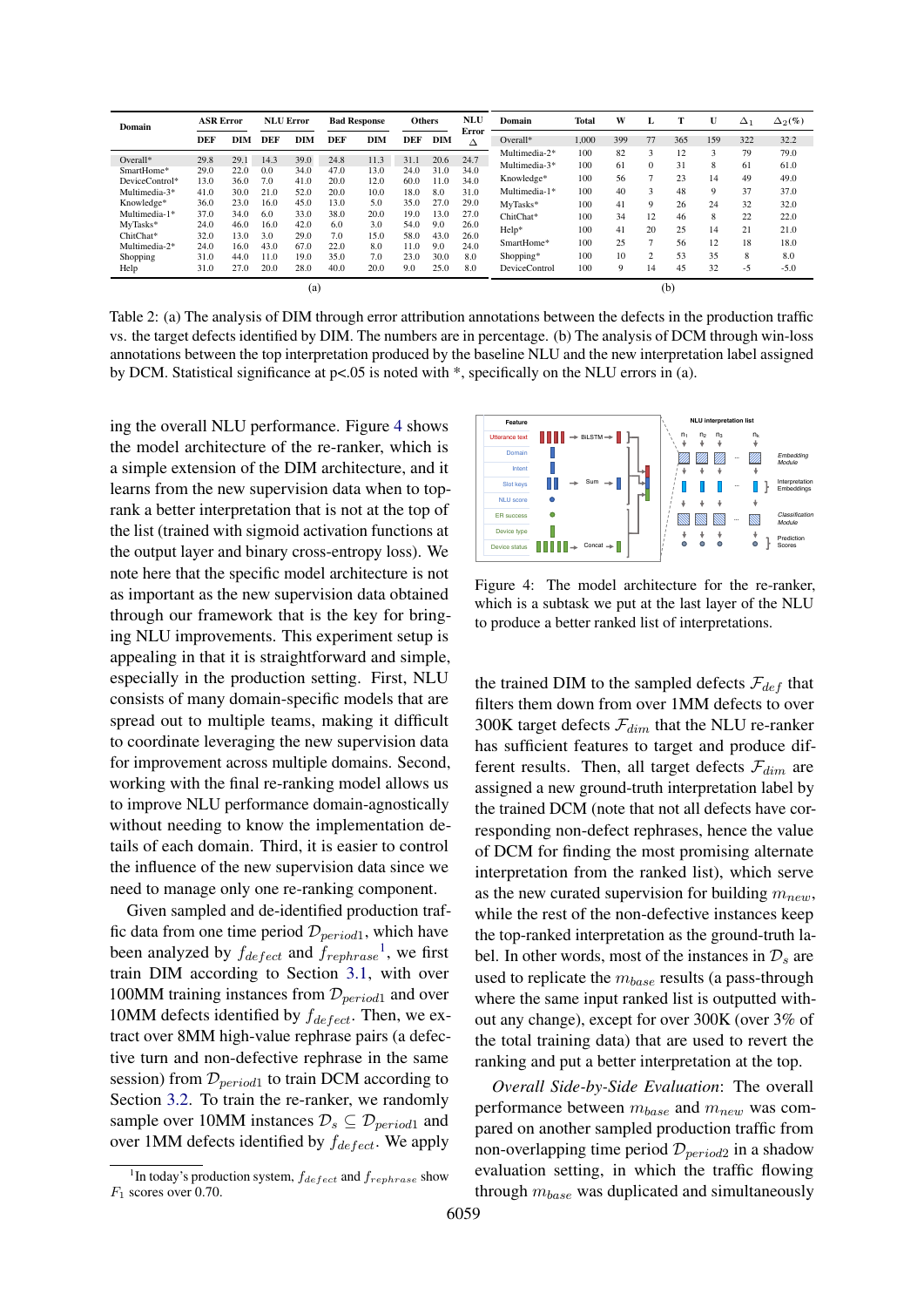sent to  $m_{new}$  that is deployed to the same production setting as  $m_{base}$  but without end-user impact. Both  $m_{base}$  and  $m_{new}$  produced the same ranked list of interpretations for over 99% of the time. Note that this is by design since incremental improvements are preferred in production systems without drastically changing the system behavior and that our approach can be applied continuously, week over week (changing the proportion of the new supervision data will have an impact on the replication rate). Furthermore, even 1% change in the overall system behavior has a huge impact at the scale of tens of million of requests per week in a large-scale production system. We performed win-loss annotations on the deltas (when  $m_{base}$  and  $m_{new}$  produced different results) with in-house expert annotators who follow an established NLU annotation guideline to make a side-by-side evaluation whether  $m_{new}$  produced a better interpretation (i.e., win) on the top compared to  $m_{base}$  or not (N  $= 12$ , agreement  $= 80.3\%$ , Cohen's kappa  $= 0.60$ indicating moderate agreement; note that the annotators are trained to reach agreement level that is practical given the high complexity of the NLU ontology). We randomly sampled 200 such requests per domain that produced different results<sup>[2](#page-6-0)</sup>.

*DIM Analysis*: We randomly sampled 100 defects per domain from  $\mathcal{F}_{def}$  and  $\mathcal{F}_{dim}$  respectively and performed error attribution annotations (i.e., *ASR error* for mis-transcribing *"play old town road"* to *"put hotel road"*, *NLU error* for misinterpreting *"how do I find a good Italian restaurant around here"* to *Question Answering* intent instead of *Find Restaurant* intent, *Bad Response* for having a correct interpretation that still failed to deliver a satisfactory response or action, and *Others* for those that the annotators could not determine due to lack of context or additional information; N  $= 12$ , agreement  $= 71.3\%$ , Cohen's kappa  $= 0.63$ indicating substantial agreement).

*DCM Analysis*: We perform the same win-loss annotations as described in overall shadow evaluation on 100 random samples per domain, specifically on the curated supervision data  $\mathcal{F}_{dim}$  with new ground-truth assigned by DCM.

Training Setup: All the models were implemented in PyTorch [\(Paszke et al.,](#page-9-23) [2019\)](#page-9-23) and trained

and evaluated on AWS p3.8xlarge instances with Intel Xeon E5-2686 CPUs, 244GB memory, and 4 NVIDIA Tesla V100 GPUs. We used Adam [\(Kingma and Ba,](#page-8-18) [2014\)](#page-8-18) for training optimization, and all the models were trained for 10 epochs with a 4096 batch size. All three models have around 12MM trainable parameters and took around 5 hours to train.

### 4.2 Results and Discussions

Overall Side-by-Side Evaluation: Table [1](#page-4-2) shows the overall shadow evaluation results, making NLU-level comparison between  $m_{base}$  and  $m_{new}$ . The column *Total* shows the number of requests annotated per domain. The columns *Win*, *Loss*, and *Tie* show the number of requests where  $m_{new}$  produced better, worse, and comparable NLU interpretations than  $m_{base}$  respectively. The column *Others* shows the number of requests where the annotators could not make the decision due to lack of context. The column  $\Delta_1$  shows the difference in the number of win and loss cases, and  $\Delta_2$  shows the relative improvement (i.e.,  $\Delta_1$  / *Total* in percentage). First, we note that  $m_{new}$  overall produced a better NLU interpretation on 367 cases while making 196 losses, resulting in 171 absolute gains or 8.5% relative improvement over  $m_{base}$ . This indicates that applying our framework can bring a net overall improvement to existing NLU. Second, analyzing per-domain results shows that  $m_{new}$  outperforms  $m_{base}$  (7.5-26.0% relative improvements) on 5 domains, while making marginal improvements (0.5-3.5% improvements) on the other 5 domains.

Analysis on DIM: Table [2.](#page-5-2)(a) summarizes the results of error attribution annotations between the defects in the production traffic (denoted as *DEF*) and target defects identified by DIM (denoted as *DIM*). The results show that the target defects identified by DIM help us focus more on the defects that are caused by ASR or NLU (the ones that can be targeted and potentially fixed, specifically *NLU Error* which is at 39.0% of total for *DIM* compared to 14.3% for *DEF*) and filter out others (*Bad Responses* and *Others*). Per-domain results show that the target defects identified by DIM consistently have a higher NLU error ratio than that of original defects for all domains.

Analysis on DCM: Table [2.](#page-5-2)(b) summarizes the win-loss annotation results on the new supervision data that take target defects from DIM and assign

<span id="page-6-0"></span> $^{2}$ A/B testing results on around 20 intents with over 100MM live utterances showed improvement in reducing defect ratio (i.e., the ratio of utterances tagged by  $f_{defect}$ ) end-to-end from 72.9% to 42.2% on the deltas (statistically significant at  $p<.05$ ).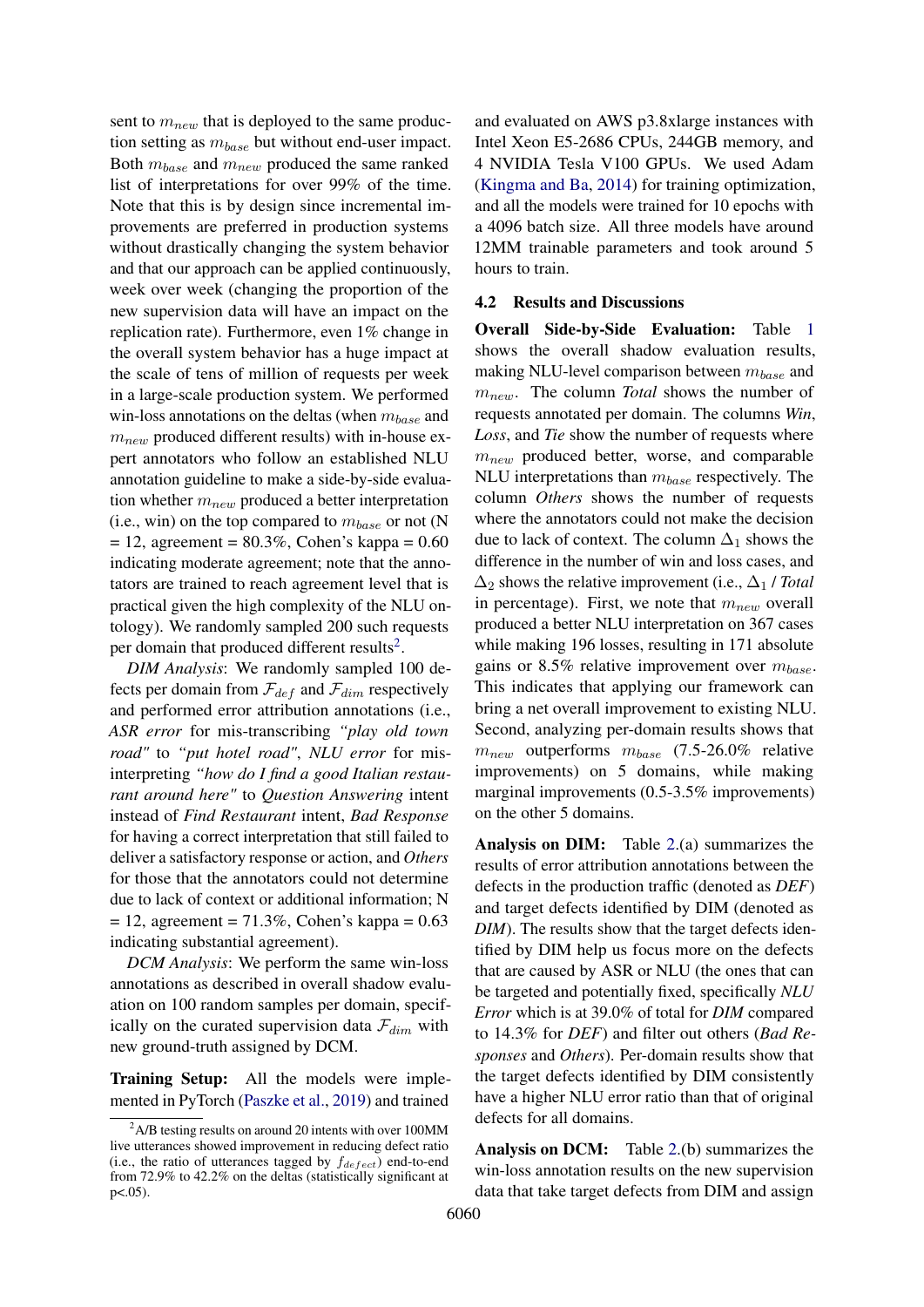<span id="page-7-0"></span>

| Example           | Dialog                                                                                                                                                                                                                      | Interpretation by $m_{base}$                                                             | <b>Interpretation by</b> $m_{new}$                                                                |
|-------------------|-----------------------------------------------------------------------------------------------------------------------------------------------------------------------------------------------------------------------------|------------------------------------------------------------------------------------------|---------------------------------------------------------------------------------------------------|
| Win 1             | $U_1$ : Show me d. c. universe.<br>$A_1$ : I don't see a title named d. c. universe.<br>$U_2$ : I want to watch d. c. universe.<br>$A_2$ : Here is what I found                                                             | Domain: Multimedia-3<br>Intent: Play<br>Slots: TitleName $\rightarrow$<br>d. c. universe | Domain: Multimedia-2<br>Intent: Play<br>Slots: TitleName $\rightarrow$<br>d. c. universe          |
| $Win_2$           | $U_1$ : What's the weather at Mission Beach today?<br>$A_1$ : There aren't any missions near Long Beach, California.<br>$U_2$ : What's the weather in San Diego?<br>$A_2$ : Currently, 69 degrees with clear skies and sun. | Domain: Knowledge<br>Intent: OA<br>Slots: Question                                       | Domain: Weather<br>Intent: WeatherDetails<br>Slots: Location $\rightarrow$<br>San Diego, CA       |
| Loss <sub>1</sub> | $U_1$ : Play Wings of Fire.<br>$A_1$ : I don't have a free content for that.<br>$U_2$ : Play Me.<br>$A_2$ : Me, by Taylor Swift.                                                                                            | Domain: Multimedia-3<br>Intent: Play<br>Slots: TitleName $\rightarrow$<br>Wings of Fire  | Domain: Multimedia-1<br>Intent: Play<br>Slots: TitleName $\rightarrow$<br>Wings of Fire           |
| Loss <sub>2</sub> | $U_1$ : Is the Collard Festival going to happen today?<br>$A_1$ : Sorry, I'm not sure.                                                                                                                                      | Domain: Knowledge<br>Intent: OA<br>Slots: Question                                       | Domain: Calendar<br>Intent: CheckCalendar<br>Slots: Event $\rightarrow$<br>Collard Festival       |
| Tie               | $U_1$ : Can you play the Baltimore Ravens?<br>$A_1$ : Here is what I found                                                                                                                                                  | Domain: Knowledge<br>Intent: QA<br>Slots: Question                                       | Domain: Multimedia-1<br>Intent: Play<br>Slots: TitleName $\rightarrow$<br><b>Baltimore Ravens</b> |

Table 3: Qualitative analysis comparing  $m_{base}$  and  $m_{new}$  in the overall side-by-side evaluation. For each example, the user request in bold is the turn for which the evaluation was performed. We show subsequent interaction dialog for context ( $U_*$  for user requests,  $A_*$  for system answers). The first two examples are "wins" (i.e.,  $m_{new}$  better than  $m_{base}$ ), followed by two "losses" (i.e.,  $m_{new}$  worse than  $m_{base}$ ), and a "tie" (i.e.,  $m_{new}$  comparable to  $m_{base}$ ).

new interpretation labels for correction with DCM. The results show that overall DCM correctly assigns a better, corrected NLU interpretation on 399 cases and fails on 77 cases, resulting in 322 absolute gains or 32.2% relative improvement. Perdomain results show that DCM consistently assigns a comparable or better interpretation on the target defects on almost all domains with a large margin (with 8.0%-79.0% relative improvements on 9 domains).

### 4.3 Qualitative Analysis

The first two examples in Table [3](#page-7-0) are wins where  $m_{new}$  produced a better top interpretation than  $m_{base}$ . In *Win 1*,  $m_{base}$  produced an interpretation related to playing a title for a specific type of multimedia, while the user wanted to play the corresponding title in another multimedia type (e.g., music, video, or audio book). The updated NLU model  $m_{new}$  produced the correct interpretation, most likely having learned to favor a multimedia type depending on the context, such as device status (e.g., music or video currently playing or screen is on). Similarly in *Win 2*,  $m_{base}$  mis-interpreted the request as a general question due to not understanding the location "Mission Beach," which is corrected by  $m_{new}$ .

The next two examples are losses where  $m_{new}$ top-ranked incorrect interpretations such that they produced worse results than mbase. In *Loss 1*, the user is in the middle of trying out a free content experience for a specific multimedia type, and we suspect the reason  $m_{new}$  produced the incorrect interpretation is that there are similar requests in live traffic to "Play Wings of Fire" with another multimedia type, such that the model learns to aggressively top-rank the interpretations associated with a more dominant multimedia type. In *Loss 2*, the request is for a general event query in the area, and although the Q&A still failed to correctly answer, it was determined that it would be worse to fail in Calendar domain.

The last example is a "tie" where  $m_{new}$  and  $m_{base}$  both produced incorrect top interpretations that are equally bad in terms of user experience. Specifically,  $m_{base}$  mis-interpreted the request as a Q&A, while  $m_{new}$  mis-interpreted the meaning of "play" for playing multimedia instead of sports. As in *Loss 1*, We suspect many live utterances with the word "play" tend to be multimedia-related and biases DCM towards selecting multimedia-related interpretations.

From the qualitative analysis, especially losses, we observe that we can make our framework and new supervision data more precise if we consider more interaction history context spanning a longer period of time when we train DCM, use more signals such as personalization or subscription signals (for multimedia content types such as music or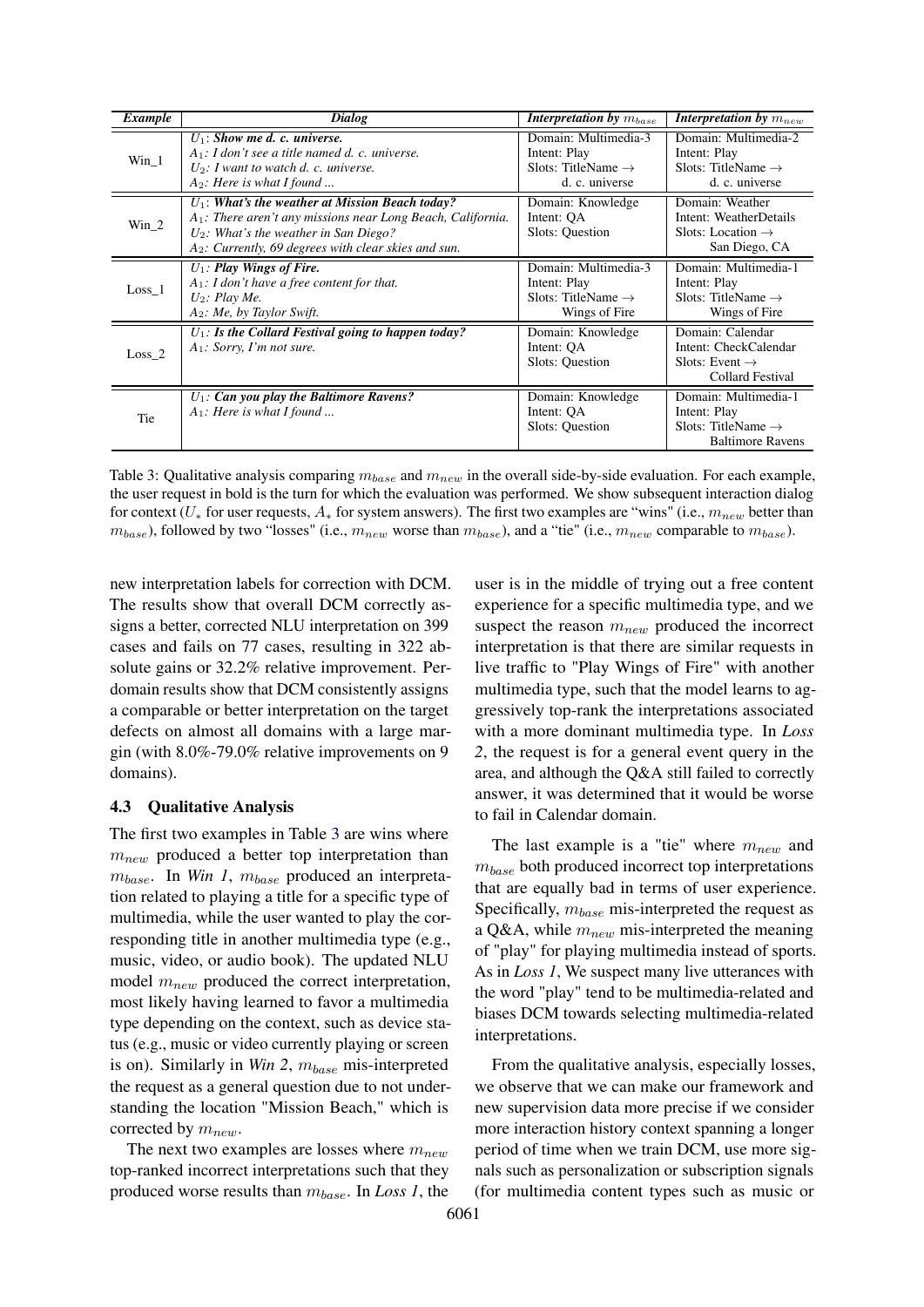audio book). Furthermore, for truly ambiguous requests, instead of aggressively trying to correct through a new interpretation, we could offer a better experience by asking a clarifying question.

# 5 Conclusion

We proposed a domain-agnostic and scalable framework for leveraging implicit user feedback, particularly user dissatisfaction and rephrase behavior, to automatically curate new supervision data to continuously improve NLU in a large-scale conversational AI system. We showed how the framework can be applied to improve NLU and analyzed its performance across 10 popular domains on a real production system, with component-level and qualitative analysis of our framework for more in-depth validation of its performance.

# Acknowledgments

We thank Sergei Dobroshinsky, Nathan Eversole, Alex Go, Kerry Hammil, Archit Jain, Shubham Katiyar, Siddharth Mohan Misra, Joe Pemberton, and Steve Saunders for their active involvement and support for this work in the industry production system.

# References

- <span id="page-8-10"></span>Ian Beaver and Abdullah Mueen. 2020. Automated conversation review to surface virtual assistant misunderstandings: Reducing cost and increasing privacy. In *AAAI Conference on Artificial Intelligence*.
- <span id="page-8-8"></span>Keping Bi, Choon Hui Teo, Yesh Dattatreya, et al. 2019. Leverage implicit feedback for context-aware product search. *arXiv preprint arXiv:1909.02065*.
- <span id="page-8-12"></span>Praveen Kumar Bodigutla, Aditya Tiwari, Spyros Matsoukas, et al. 2020. Joint turn and dialogue level user satisfaction estimation on multi-domain conversations. In *Conference on Empirical Methods in Natural Language Processing*.
- <span id="page-8-15"></span>Jose Camacho-Collados and Mohammad Taher Pilehvar. 2018. From word to sense embeddings: A survey on vector representations of meaning. *Journal of Artificial Intelligence Research*, 63:743–788.
- <span id="page-8-1"></span>Ali El-Kahky, Xiaohu Liu, Ruhi Sarikaya, et al. 2014. Extending domain coverage of language understanding systems via intent transfer between domains using knowledge graphs and search query click logs. In *International Conference on Acoustics, Speech and Signal Processing*.
- <span id="page-8-2"></span>Jianfeng Gao, Michel Galley, and Lihong Li. 2018. Neural approaches to conversational AI. In *International ACM SIGIR Conference on Research and Development in Information Retrieval*.
- <span id="page-8-3"></span>Dilek Hakkani-Tür, Gökhan Tür, Asli Celikyilmaz, et al. 2016. Multi-domain joint semantic frame parsing using bi-directional RNN-LSTM. In *Annual Conference of the International Speech Communication Association*.
- <span id="page-8-6"></span>Ruining He and Julian McAuley. 2016. VBPR: visual bayesian personalized ranking from implicit feedback. In *AAAI Conference on Artificial Intelligence*.
- <span id="page-8-5"></span>Xiangnan He, Hanwang Zhang, Min-Yen Kan, et al. 2016. Fast matrix factorization for online recommendation with implicit feedback. In *International ACM SIGIR Conference on Research and Development in Information Retrieval*.
- <span id="page-8-16"></span>Baotian Hu, Zhengdong Lu, Hang Li, et al. 2014. Convolutional neural network architectures for matching natural language sentences. In *Advances in Neural Information Processing Systems*.
- <span id="page-8-4"></span>Yifan Hu, Yehuda Koren, and Chris Volinsky. 2008. Collaborative filtering for implicit feedback datasets. In *International Conference on Data Mining*.
- <span id="page-8-9"></span>Srinivasan Iyer, Ioannis Konstas, Alvin Cheung, et al. 2017. Learning a neural semantic parser from user feedback. *arXiv preprint arXiv:1704.08760*.
- <span id="page-8-11"></span>Jiepu Jiang, Ahmed Hassan Awadallah, Rosie Jones, et al. 2015. Automatic online evaluation of intelligent assistants. In *International Conference on World Wide Web*.
- <span id="page-8-7"></span>Thorsten Joachims. 2002. Optimizing search engines using clickthrough data. In *ACM SIGKDD International Conference on Knowledge Discovery and Data Mining*.
- <span id="page-8-0"></span>Veton Kepuska and Gamal Bohouta. 2018. Nextgeneration of virtual personal assistants (Microsoft Cortana, Apple Siri, Amazon Alexa and Google Home). In *Annual Computing and Communication Workshop and Conference*.
- <span id="page-8-18"></span>Diederik P Kingma and Jimmy Ba. 2014. Adam: A method for stochastic optimization. *arXiv preprint arXiv:1412.6980*.
- <span id="page-8-13"></span>Julia Kiseleva, Kyle Williams, Jiepu Jiang, et al. 2016. Understanding user satisfaction with intelligent assistants. In *ACM on Conference on Human Information Interaction and Retrieval*.
- <span id="page-8-14"></span>Thomas Landauer, Peter Foltz, and Darrell Laham. 1998. An introduction to latent semantic analysis. *Discourse Processes*, 25:259–284.
- <span id="page-8-17"></span>Han Li, Sunghyun Park, Aswarth Dara, et al. 2021. Neural model robustness for skill routing in largescale conversational AI systems: A design choice exploration. *arXiv preprint arXiv:2103.03373*.